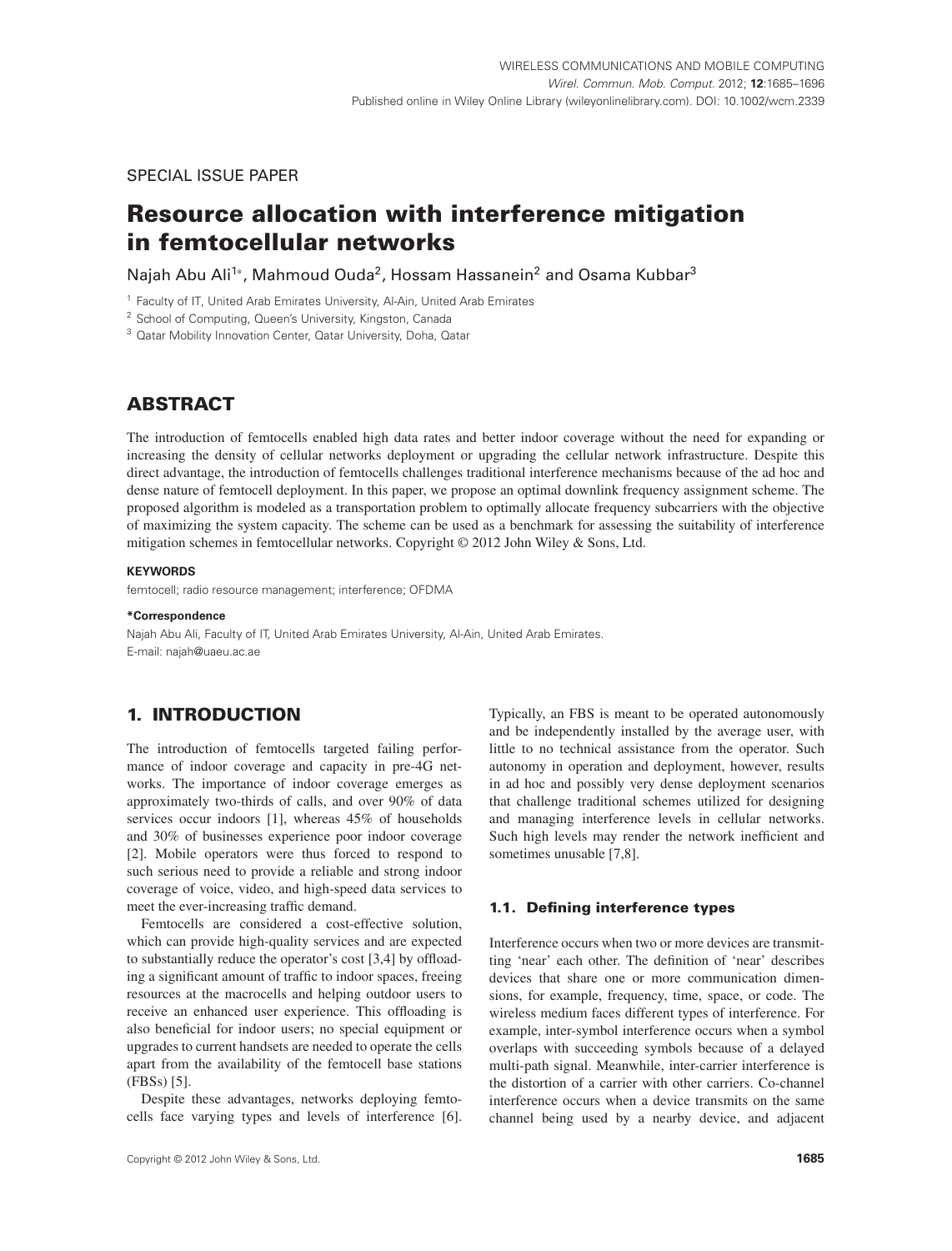

Figure 1. Interference types in a femtocell environment: the dashed line shows co-layer interference, and the solid line shows cross-layer interference.

channel interference arises when signals from a device transmitting on a certain channel jam the transmission of another device on another channel.

Femtocell BSs are to be installed indoors to cover smaller areas when compared with traditional macrocells. Femtocells will always be overlaid on macrocells, unless deployed in remote areas, rendering such deployments as a two-tiered cell composed of a macro-tier and a femto-tier. This tiered deployment is vulnerable to cross-layer interference [1,6,9] where allocations at the macrocellular tier would affect the femtocellular one or vice versa. Co-layer interference might also occur between two cells within the same layer as shown in Figure 1.

Cross-layer interference can be significantly reduced by partitioning the available spectrum between the macrocellular and the femtocellular layers. However, this setup is considered less efficient and limits the amount of spectrum available for each layer [10]. The spectrum can be shared between the two layers, resulting in larger system capacity but rendering the system more vulnerable to interference. In [11], the authors proposed a hybrid spectrum-sharing technique to achieve lower interference and higher capacity system simultaneously. Conversely, co-layer interference can be mitigated using proper frequency allocation and scheduling techniques, or dynamic power adjustment.

### **1.2. Contribution**

As illustrated in Section 2, several works have addressed the specific challenges introduced by femtocells. To the best of our knowledge, however, there remains a need for an optimal solution that is practically implementable. Our intent therefore in this paper is to illustrate the viability of this objective through providing an optimal frequency allocation scheme. The offered scheme is evaluated against two representative schemes.

### **1.3. Paper organization**

The paper is organized as follows. A review of the related work is presented in the next section. In Section 3, a description of the system model and a problem definition are offered, together with a numerical example that illustrates how the proposed scheme works. The setup of the simulation environment utilized in evaluation is detailed in Section 4, with the simulation results presented and discussed in Section 5. Remarks on complexity are made in Section 6. Finally, conclusions are noted.

# **2. RELATED WORK**

Different studies have recently addressed interference mitigation in networks employing femtocells.

In [12], the authors advocate the importance of distributed, self-optimizing schemes because locations and the number of FBSs exhibit a high level of uncertainty. In the scheme, each user has a quality-of-service constraint in the form of a threshold signal-to-interference-and-noise ratio (SINR) for a given service with the objective of meeting the required SINR at each user. The problem is modeled as a linear programming problem and solved using particle swarm optimization, which is an example of a swarm intelligence approach. In a more general context, many have been sought, as swarm intelligence techniques exhibit a communal behavior of self-organizing entities in a distributed environment, such as the ones found in ant colonies and animal herds. The proposed algorithm yields sub-optimal solutions on each femtocell. A heuristic sacrificial mechanism is employed when no feasible solution is available to defer some users' transmissions, causing high interference on the basis of the users' nominal SINR. The algorithm is based on heuristics and takes into account the femtocellular layer only. It involves a significant amount of signaling in favor of being decentralized.

Two reuse partitioning schemes are suggested in [13]. The schemes are applied on overlaid or multiple-layered networks mainly involving the adaptation of cluster size to maintain high signal-to-interference ratio and applying channel assignment. Each hexagonal cell can be viewed as a set of concentric hexagonal cells, each with a different radius.

The schemes proposed were maximal dynamic reuse partitioning and optimal dynamic reuse partitioning. In maximal dynamic reuse partitioning, unused channels are assigned to the innermost region, thus optimizing effective capacity from the subject cell. Meanwhile, in optimal dynamic reuse partitioning, the system allocates unused channels in line with the areas and the distribution of users within the concentric signal-to-interference-ratio regions to maintain a certain grade of service. The adaptive nature of the proposed schemes makes them more powerful when compared with similar schemes.

The work in [14] studies the mitigation of downlink femto-to-macro interference through dynamic resource partitioning. The system is an Orthogonal Frequency Division Multiple Access (OFDMA) two-tiered network that uses universal frequency reuse. The transmission power of a 3GPP BS, called eNode B, is more than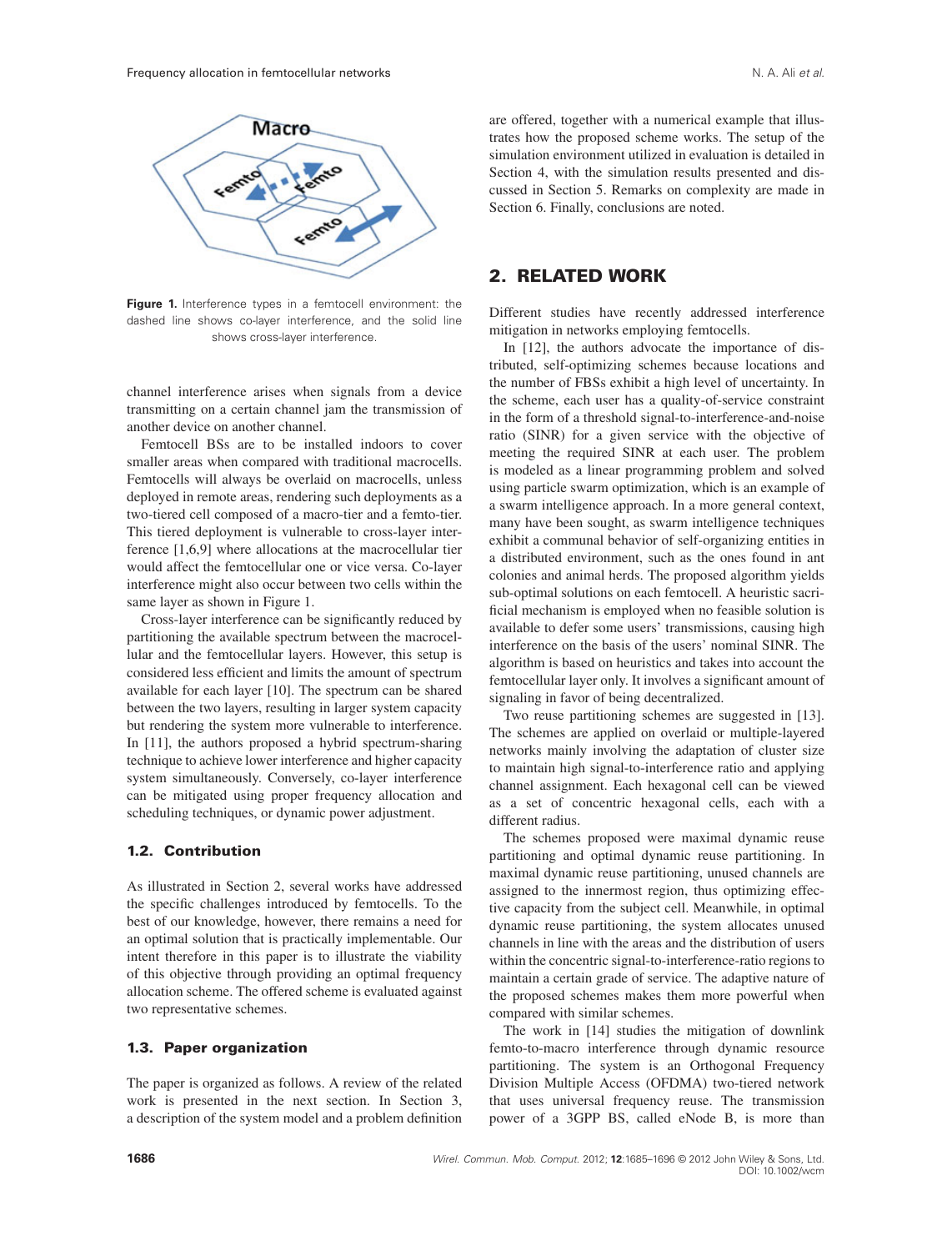that of a home eNode B, a femtocell within 3GPP context. Such difference makes it more likely that macrocell user equipment (MUE) within the transmission range of femtocells will cause interference to the surrounding user equipment (UE) and experience low SINR. The authors suggest prohibiting home eNode B from accessing downlink resources that are assigned to neighboring MUE to preserve universal frequency reuse. The interference to the most vulnerable MUE is then effectively controlled at the cost of sacrificing a minor portion of the femtocell capacity. The study is based on the assumption that compromising some femtocell resources will lead to a better system throughput.

The authors in [15] propose a greedy-based dynamic frequency assignment scheme by assigning the quietest channels, that is, the ones least frequently utilized, to femtocells according to the received power level. The algorithm proceeds in two stages. First, each FBS scans the entire spectrum and selects the frequency bandwidth that describes the lowest received power level. Next, each FBS measures and sorts the received power level on every subchannel of its frequency bandwidth and assigns the quietest sub-channels to its UE. The algorithm works in a decentralized manner fast and without complexity but may not yield significant results when compared with other algorithms in the field.

A scheme exploiting coverage adaptation through balancing FBSs transmission powers is offered in [16]. Power control decisions are made according to the available mobility information about the surrounding users. The purpose is avoiding pilot signal leakage outside a house, which may lead to increasing mobility events or decreasing power significantly resulting in the same outcome. The study is considered a contribution to the auto-configuration and self-optimization aspects in femtocell networks. The paper distinguishes between auto-configuration and self-optimization but allocating the former responsibility for initially configuring the FBS, whereas the selfoptimization is concerned with enhancing the current configuration during the femtocell network operation.

In [17], the authors present the capacity–interference tradeoff in a two-tier environment comparing using shared bandwidth and dedicated bandwidth. The proposed scheme divides the area around a macrocell into inner and outer regions. An FBS within the inner region will not operate in a co-channel mode (shared bandwidth) to avoid interference. It instead uses a frequency band other than that used by the macrocell base station (MBS). The authors attempt to find the best threshold that splits the two regions. Interference limited coverage area is derived by estimating power levels using different path-loss models.

The effect of two power control schemes were studied in [18]. The schemes are geo-static power control and adaptive power control. In the first schemed, called geostatic power control, the transmitted power of a femtocell is based on its distance from the macrocell. Meanwhile, in adaptive power control, the transmitted power of femtocells are adjusted on the basis of the network target rates, thus enhancing the femtocell users' throughput without compromising performance.

The problem of distributed power control in femtocells is modeled as a non-coperative game in [19]. In the game, each FBS determines the trasmit power with the maximum benefit. The system considers fairness; femtocells serving more mobile stations are allowed to transmit at higher power levels to maintain service to its users. A payoff function based on revenue and cost was derived, where the cost is directly proportional with the transmission power to advise FBSs to reduce their transmission powers. Transmission powers reach Nash equilibrium (steady state) in the simulated game. Game theory has been also used in other femtocell interference mitigation related studies [20,21].

In [3], the authors study a centralized radio resource management for femtocell dense deployment and derive an objective function to maximize the system capacity. The problem was divided into two parts: sub-channel allocation and power allocation. The authors in [22] advocate the prevention of the usage of some frequencies by a femtocell if they are already assigned to a near MUE. Availability of macrocell frequency scheduling information is assumed.

Table I offers a comparison of the aforementioned works surveyed and illustrates the persisting need for an optimal solution that (1) attends to the specific nature of resource allocations in OFDMA networks, (2) mitigates interference in networks employing femtocells in an optimal fashion, and (3) considers both the femtocellular and the macrocellular tiers. On the basis of the aforementioned representative schemes from literature, it can be inferred that optimized solutions are not fully realized.

# **3. SYSTEM DESCRIPTION AND MODEL**

We consider an OFDMA network with two layers: femtocellular and macrocellular. The macrocellular layer is the traditional layer in the cellular network, which encompasses MBSs deployed at specific cell sites, whereas the femtocellular layer consists of several shorter range cells resulting from the deployment of FBSs in an ad-hoc manner. Each BS has a number of UE to serve. UE that belong to the femtocellular layer, that is, connected to FBSs, are referred to as femtocell user equipment (FUE), whereas UE connected to an MBS are referred to as macrocell user equipment (MUE). UE are served in units of resource blocks (RBs). In OFDMA downlink, an RB is a basic time-frequency unit. It consists of 12 consecutive subcarriers in the frequency domain and seven OFDM symbols in the time domain, assuming normal cyclic prefix. The minimum unit to serve a UE is an RB; that is, a user is either admitted access to a whole RB or not. The problem investigated in this work is the assignment of RBs among system users. An optimal assignment algorithm is proposed, aimed at maximizing the system capacity.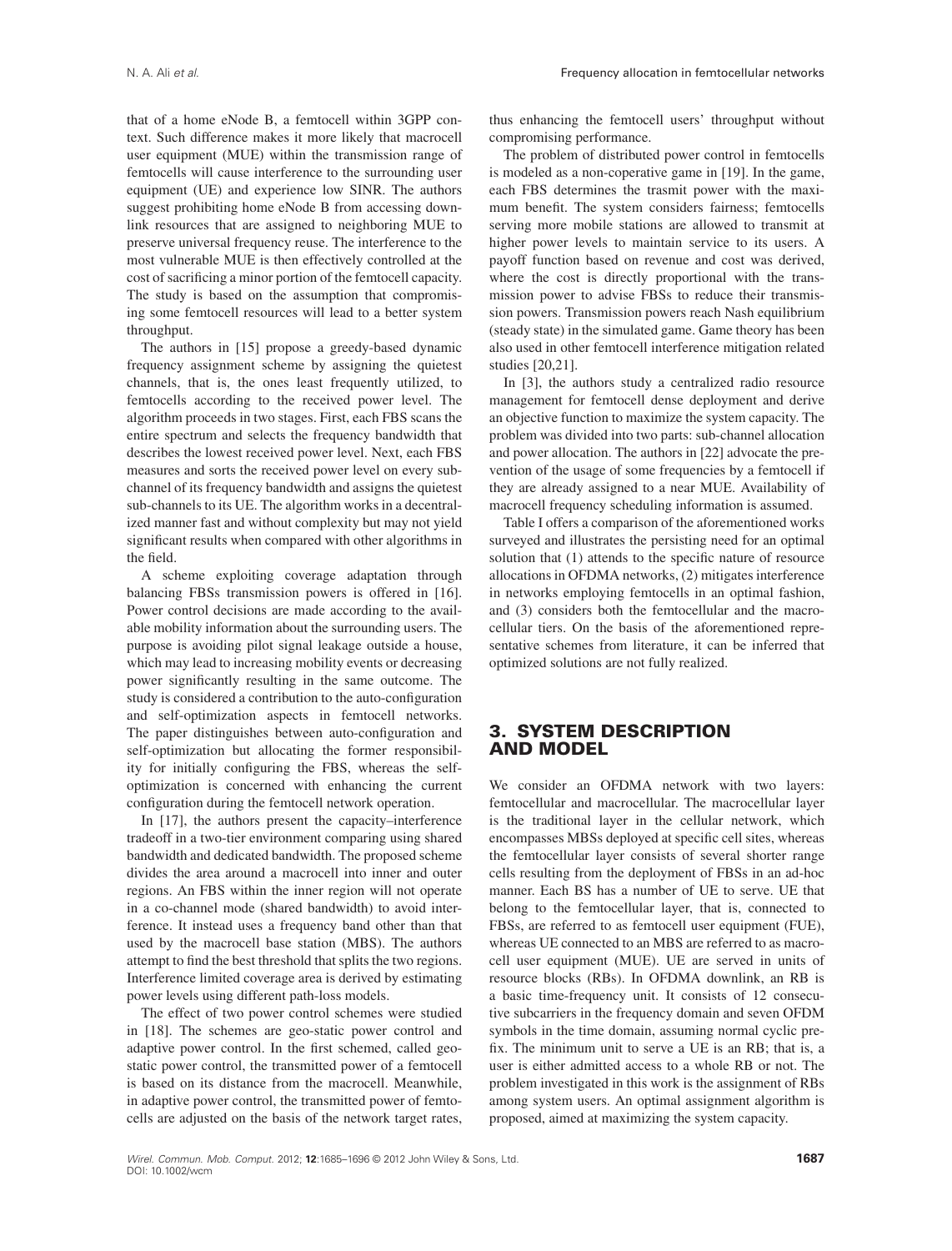| Scheme | Direction | Locality      | Technique                                   | Optimization method                              |
|--------|-----------|---------------|---------------------------------------------|--------------------------------------------------|
| $[12]$ | Downlink  | Decentralized | Power control,<br>frequency scheduling      | Particle swarm<br>optimization and<br>heuristics |
| $[13]$ | N/a       | Decentralized | Channel allocation                          | N/a                                              |
| $[14]$ | Downlink  | Decentralized | Spectrum partitioning                       | N/a                                              |
| $[15]$ | Downlink  | Decentralized | Frequency planning,<br>frequency assignment | Greedy based                                     |
| $[16]$ | N/a       | Decentralized | Power control                               | Feedback-based iterative<br>optimization         |
| $[17]$ | Downlink  | Centralized   | Frequency planning                          | N/a                                              |
| $[18]$ | N/a       | Decentralized | Power control                               | Feedback-based iterative<br>optimization         |
| $[19]$ | N/a       | Decentralized | Power control                               | Game theory                                      |
| $[3]$  | Downlink  | Centralized   | Sub-channel allocation                      | Iterative optimization                           |

**Table I.** Comparison of recent interference mitigation studies.

### **3.1. Problem definition**

Given L mixed—femto and macro—BSs labeled 1 through  $L$ , let  $U_j$  be the number of UE associated with BS *j*, where  $1 \le j \le L$ . For each cell, one can measure the SINR for each UE per each RB. This can be arranged in a matrix  $S_{U_i, R}$  where R is the number of RBs in the accessible spectrum. Each entry in this matrix signifies the SINR that a UE will experience when assigned a specific RB as calculated in [23].

All resulting SINR matrices of all BSs are aggregated into one matrix  $\Gamma_{U,R}$  by adding the rows representing the UE into the matrix. Let  $\gamma_{u,r}$  be an entry in  $\Gamma$ , it represents the SINR that UE  $u$ ,  $(1 \le u \le U)$ , will experience if assigned RB  $r$ ,  $(1 \le r \le R)$ .

Let  $\omega_{u,r}$  be a binary output function indicating whether an RB r is assigned to a UE u or not, such that  $\omega_{u,r} = 1$  if RB  $r$  is assigned to UE  $u$  and 0 otherwise.

The proposed algorithm maximizes the summation of the chosen SINR values as follows:

$$
\sum_{u=1}^{U} \sum_{r=1}^{R} \omega_{u,r} \cdot \gamma_{u,r}
$$
 (1)

Subject to constraint:

$$
\sum_{\forall u} \omega_{u,r} \in \{0, 1\} \tag{2}
$$

The objective function in expression 1 indicates that the summation of SINR of all assigned RBs is to be maximized, whereas the only constraint in expression 2 means that an RB will be assigned to at most one UE.

### **3.2. Proposed solution approach**

The problem of assigning RBs to UE can be modeled as a transportation problem [24]. In a transportation problem, a set of graph nodes  $N$  is partitioned into two subsets

 $U$  and  $V$  (not necessarily of equal cardinality) such that as follows:

- (1) Each node in  $U$  is a supply node.
- (2) Each node in  $V$  is a demand node.
- (3) A set of edges running between the two subsets exist. Each edge  $(i, j)$  joins a node  $i \in U$  with a node  $j \in V$ .

 $U$  represents the demand nodes, and  $V$  represents the supply nodes. Link  $(i, j)$  means that a node i is supplied via node  $j$ . Note that the two subsets  $U$  and  $V$  are disjoint. Accordingly, the ordering of sets does not matter, and edges that run between subsets can still be modeled as directed edges.

A generic modeling of this problem is a bipartite graph as shown in Figure 2, with two disjoint sets  $U$  and  $V$ . Minimum cost flow (MCF) gives the optimal solution to a network visualized as a directed weighted graph. The optimal solution represents a set of edges chosen that results in the minimization of the sum of their weights/costs. Given the SINR matrix  $\Gamma$ , the problem can be visualized as a directed graph with two disjoint sets of



**Figure 2.** Example of a bipartite graph.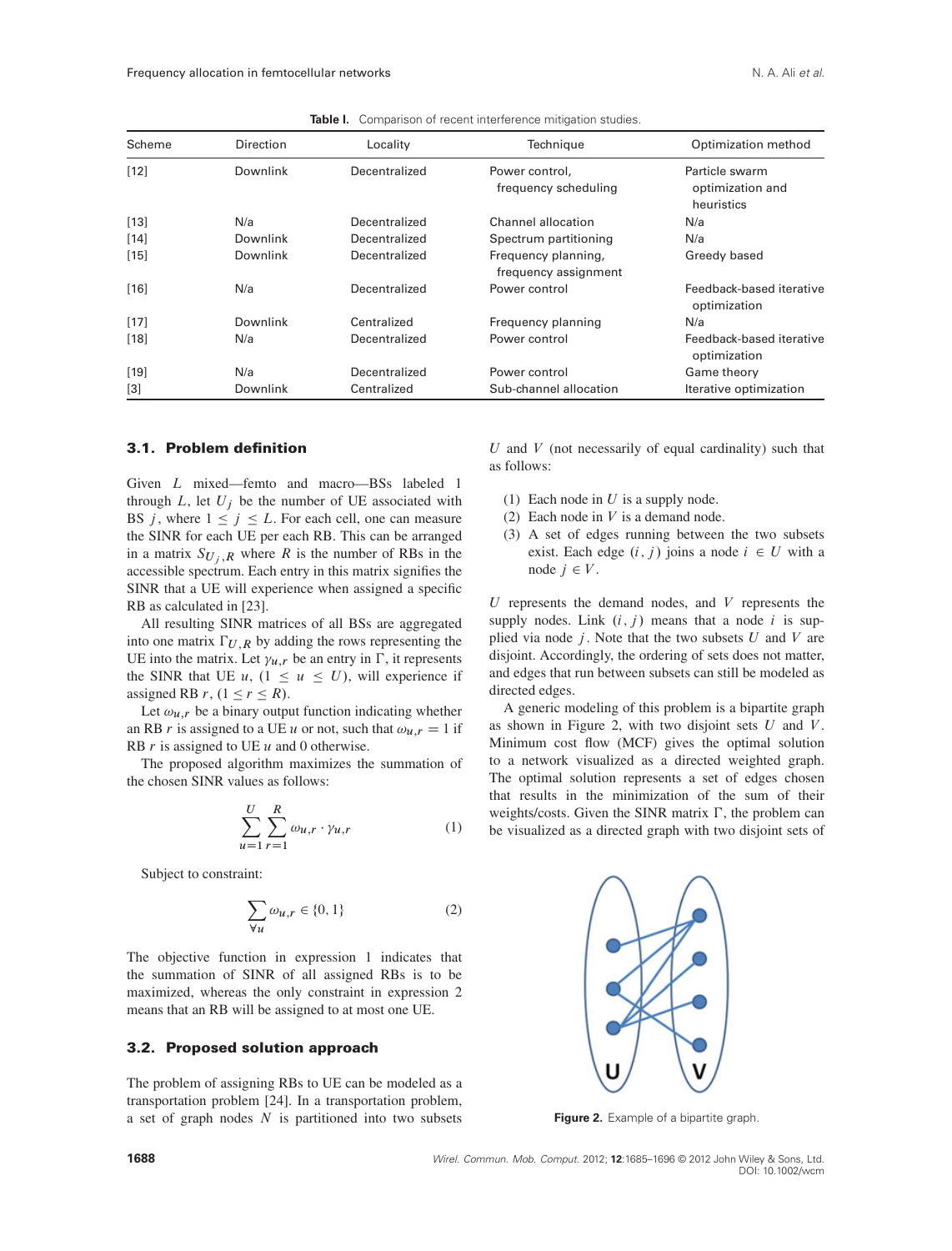nodes representing UE and RBs,  $U$  and  $V$ , respectively. Graph edges originate from nodes in  $U$  to nodes in  $V$ , and the cost of a link between node  $i \in U$  and node  $j \in V$ equals  $\gamma_{u,r}$ . It can be seen how the matrix in Figure 3 can be mapped to the directed graph in Figure 4. Because a typical MCF problem calculates the flow between a single source and a sink, an artificial source preceding all nodes in  $U$  and an artificial sink following all nodes in  $V$  were added as shown in Figure 5. Links from/to the artificial source/sink are of zero cost, in order not to affect the calculations. For each BS, the SINR values for all its UE against all available RBs are evaluated. All the resulting matrices are aggregated into one matrix of all UE per each RB. The matrix is then converted to a directed graph and solved via MCF. The resulting assignment will highlight edges that give the maximum summation of the SINR values on these edges after running the algorithm, thus making it one of the possible optimal assignments. The following subsection presents a numerical example to clarify the proposed scheme.



**Figure 3.** Example of signal-to-interference-and-noise-ratio matrix.



**Figure 4.** Mapping signal-to-interference-and-noise-ratio matrix to a bipartite graph.



**Figure 5.** Bipartite graph after adding artificial source and sink.

#### **3.3. A numerical example**

We define two sets  $A = \{A, B, C\}$  and  $B = \{1, 2, 3, 4, \ldots\}$  $5, 6, 7$ . The goal is to assign exactly two nodes from set  $\mathbb B$  to one node from set A such that the total summation of the assigned values is minimized. The costs of assigning a node from set B to a node from set A are given in an adjacency matrix, as shown in Table II.

Table III shows how the optimal solution should look like. The adjacency matrix described earlier is repeated, and the bold values indicate the values that have been chosen for the optimal assignment. For example, nodes 3 and 4 are assigned to node A.

Note that the algorithm is not a greedy-based algorithm. For example, the least two interference values in the given matrix, 0.0000 and 0.023, were not chosen in the optimal solution. Similarly, the least interference value for row B (0.0232) was not chosen, and the least interference value for column 7 (0.000) was not chosen as well. Choosing any of these will lead to a higher global cost. Additionally, the resulting summation (1.633) is the *global least value* of all solutions that can be achieved given the problem constraints (two nodes from set  $\mathbb B$  should be associated to a node from set A). Hence, the algorithm proposed results in an optimal solution.

|  | <b>Table II.</b> Numerical example: adjacency matrix. |  |  |  |
|--|-------------------------------------------------------|--|--|--|
|--|-------------------------------------------------------|--|--|--|

|              | 1     | $\overline{2}$ | 3        | 4         | 5         | 6      | 7       |
|--------------|-------|----------------|----------|-----------|-----------|--------|---------|
| A            | 0.378 | 0.245          | 0.174    | 0.379     | 0.839     | 0.632  | 0.000   |
| B            | 0.341 | 0.971          | 0.293    | 0.560     | 0.717     | 0.197  | 0.023   |
| C            | 0.481 | 0.432          | 0.766    | 0.799     | 0.821     | 0.440  | 0.110   |
| <b>Table</b> | Ш.    | Numerical      | example: | solution. | adjacency | matrix | optimal |
|              | 1     | 2              | 3        | 4         | 5         | 6      | 7       |
| A            | 0.378 | 0.245          | 0.174    | 0.379     | 0.839     | 0.632  | 0.000   |
| B            | 0.341 | 0.971          | 0.293    | 0.560     | 0.717     | 0.197  | 0.023   |
| C            | 0.481 | 0.432          | 0.766    | 0.799     | 0.821     | 0.440  | 0.110   |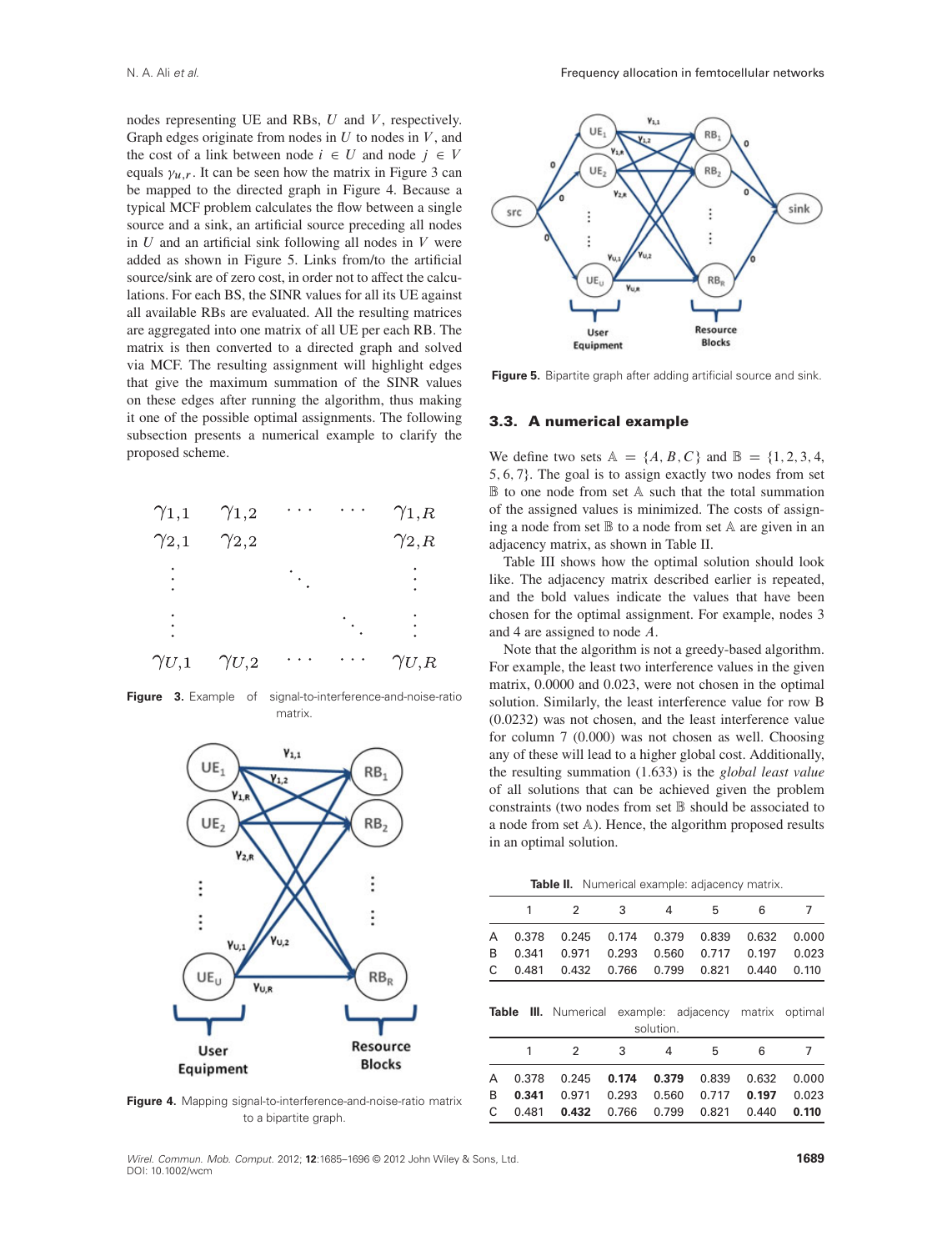# **3.4. The minimum cost maximum flow algorithm**

The MCF algorithm runs in one loop. In each iteration, a call to a shortest-path algorithm takes place, finding the shortest path from the source to the sink. This path is 'augmented' to the current solution; that is, the flows on the links along this path are subtracted from the capacities on these links and added to the capacities of the reverse edges. Note that each edge has a negative cost of the reverse edge; this allows us to 'rollback' or trade some of the already assigned flows. Algorithm 1 keeps on augmenting paths (by calling getPath method) until the total

Algorithm 1 Minimum cost maximum flow algorithm.

#### 1: while true do

- getPath(vertices, edges, source) {Call Bellmanford  $2:$ shortest path}
- $pathflow \leftarrow dest, flow$  $\overline{3}$
- if  $pathflow = 0$  then  $\overline{4}$
- return  $\varsigma$ .
- end if  $6.$
- $current \leftarrow sink$  $7.$
- $8:$ while current  $\neq$  source do
- $9:$  $se.capacity \leftarrow se.capacity - pathflow$  {let se be the directed edge from current.parent to current?
- $10<sup>1</sup>$  $rev.capacity \leftarrow rev.capacity + pathflow$ {let rev be the reverse edge of se}
- $current \leftarrow current.parent$  $11<sup>1</sup>$
- $12:$ end while
- 13: end while

augmented flow is zero—in this case, the algorithm terminates. Augmenting a path subtracts a number of flow units from all edges on this path and adds the same number of flow units to the reverse path; this helps rerouting when necessary and prevents the algorithm from recalculating an already established path.

# **4. SIMULATION SETUP**

The system simulated consists of a two-tiered OFDMA network composed of a macro-tier and femto-tier. The macro-tier encompasses a sole macrocell and a number of macrocell users. Similarly, The femto-tier consists of a number of femtocells and their respective users. Figure 6 shows the network layout of the simulated environment.

The frequency planning model used in the simulation is co-channel allocation where a certain frequency band is shared between the femto-tier and the macrotier. This setup is adopted by operators who seek larger system capacity and can tolerate more interference in their networks. The frequency band is split into a number of subcarriers, which are grouped together to form RBs. RBs are considered the smallest units that a UE can obtain in terms of frequency allocation. The core of the simulation is based on the SINR experienced by every UE at each RB. SINR generation is based on the model proposed in [23] where a closed-form modeling for the downlink SINR is presented. Using the antenna gains of a BS and a UE connected to it, transmission power of the BS and locations of interfering BSs as well as location of the UE, the authors have derived a probability density function for the downlink SINR conditioned on the location of a UE within a femtocell. Table IV shows the simulation parameters used in all experiments.



**Figure 6.** Physical layout of the simulated environment. MBS, macrocell base station; FBS, femtocell base station; MUE, macrocell user equipment; FUE, femtocell user equipment.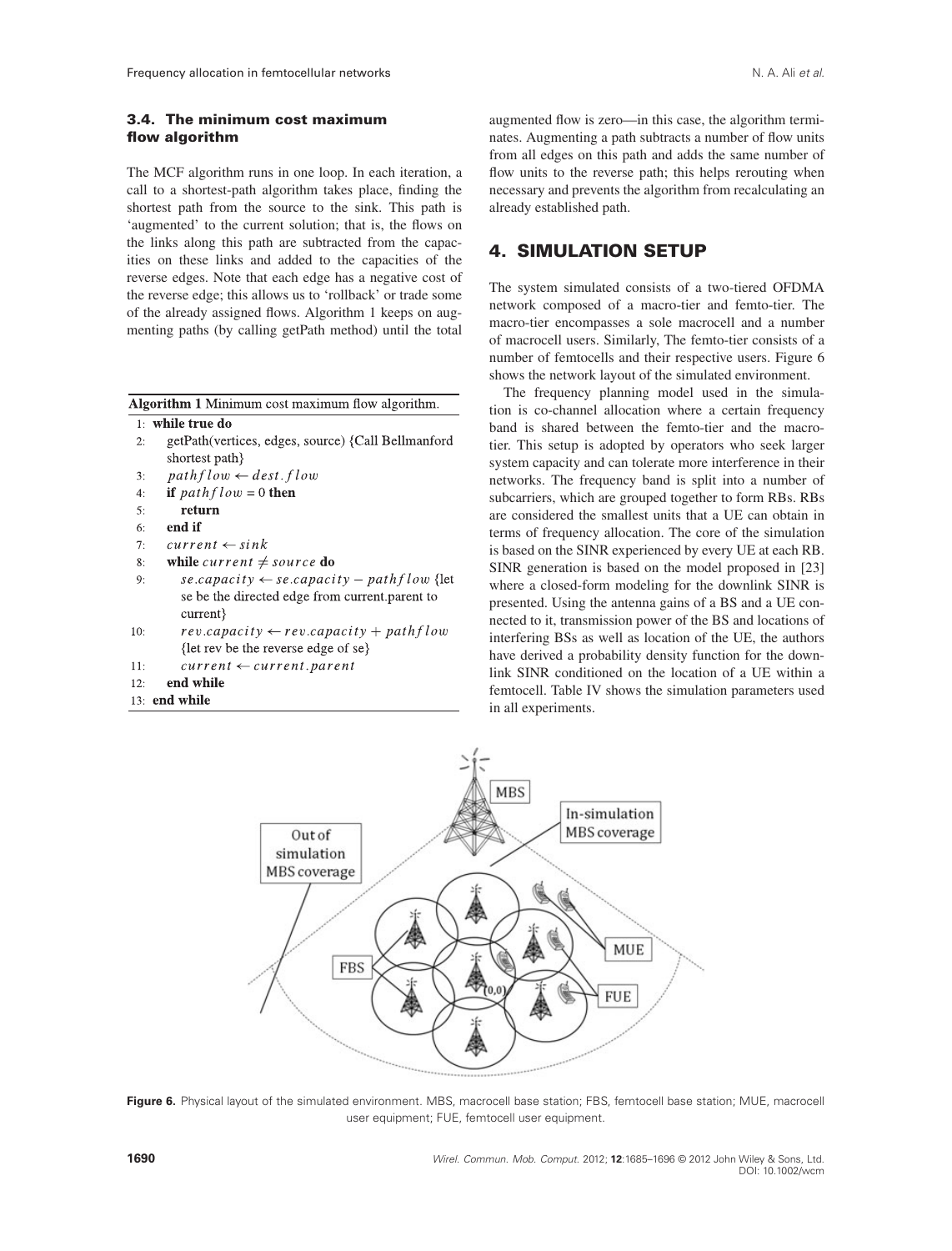| Parameter                                                    | Symbol               | Value       |
|--------------------------------------------------------------|----------------------|-------------|
| Antenna gain of BS                                           | $G_b$                | 3 dBi       |
| Antenna gain of MS                                           | $G_m$                | 0 dBi       |
| Constant of path loss                                        | $C_{\rm s}$          | 43.8 dB     |
| Path-loss exponent on the link between a BS and a MS         | $\alpha_i$           | 3.6         |
| MS noise figure                                              | $\varphi$            | 7 dB        |
| Channel bandwidth                                            | W                    | 10 MHz      |
| Central frequency                                            | f                    | 5.25 GHz    |
| Ambient temperature                                          | Τ                    | 293 K       |
| Number of subcarriers per resource block                     | $N_{\rm SC}$         | 12          |
| Number of resource blocks                                    | $N_{\rm RB}$         | 50          |
| Number of femtocells                                         | $N_f$                | $2 - 7$     |
| Number of users per femtocell j                              | $N_{f_i}$            | $3 - 5$     |
| Number of macrocell users                                    | $N_m$                | $10 - 20$   |
| Transmission power of femtocell j                            | $P_i$                | 10-30 dBm   |
| Transmission power of macrocell                              | $P_m$                | 43-46 dBm   |
| Variance of shadow fading                                    | $\sigma_{X_{\rm e}}$ | $1 - 4$     |
| Distance between user <i>i</i> and femtocell <i>j</i>        | $D_{ii}$             | $1 - 30$ m  |
| Distance between femtocell <i>j</i> and the center femtocell | $D_i$                | $10 - 50$ m |
| Distance between the macrocell and the center femtocell      | $D_m$                | 100-300 m   |
| Distance between user <i>i</i> and the macrocell             | $D_{im}$             | 50-200 m    |
| Adjusting factor                                             | $\beta$              | ln(10)/10   |

BS, base station; MS, message service.

Two representative schemes are chosen to evaluate the performance of the proposed algorithm. The first is proposed by Kim *et al*. in [3] and is a centralized system capacity maximization algorithm. The algorithm proceeds in two phases: power allocation and sub-channel allocation. To match the objective function of this scheme with the proposed MCF, only the sub-channel allocation part has been implemented. To maintain the simulation assumptions in [23], transmission power of a BS is kept constant throughout a single experiment. Two versions of this algorithm have been developed; a closed subscriber group (CSG) version, to match the simulation assumptions for the proposed MCF algorithm, and another open subscriber group (OSG) version, to fully exploit the strength of Kim's algorithm. The difference between the two versions is that in a CSG environment, users are pre-attached to their BSs, and hence, users are allocated RBs at the serving BS, whereas in the OSG version, a UE is allowed to switch to a better serving BS by means of handover. The OSG version is referred to as Kim09OSG, and the CSG version is referred to as Kim09CSG. Algorithm 2 shows the CSG of Kim's algorithm (Kim09CSG).

The second algorithm is an in-house greedy algorithm and is used in evaluating the performance of the proposed MCF. The greedy algorithm has the same SINR matrix with the MCF as input. It starts by sorting all the values in the matrix in a descending order. And given the number of RB required by each UE, the algorithm starts looking up SINR values from the top to bottom, maintaining the condition that no two UE share an RB, and keeps assigning RBs to UE until each UE gets its required RBs. Algorithm 3 shows a pseudo-code for the in-house greedy algorithm.

## Algorithm 2 Kim09CSG algorithm.

- 1: Let rate be the required user rate in units of RBs.
- 2: Let  $\Gamma_{N,R}$  be the SINR matrix of N UE versus R RBs.
- 3: Let *allocated* be an integer array of size  $N$ .
- 4: for all  $r$  do
- Find the best  $\gamma_{n,r} \in \Gamma$  where all ocated  $[n] <$  rate  $5:$
- allocated  $[n] \leftarrow$  allocated  $[n] + 1$  {Assign RB r  $6:$ to
	- UE  $n$
- $7:$  end for

## **5. SIMULATION RESULTS**

System capacity is chosen to be the performance evaluation metric. Capacity is regarded as the achievable theoretical system throughput given a certain assignment of RBs to UE. Capacity  $C$  for an assignment is calculated as  $\frac{P}{\sqrt{2}}$ 

 $B\sum_{r}$  $\sum_{p=1}$  log<sub>2</sub>(1 +  $\gamma_{rp}$ ) where *B* is the physical band-

width,  $r$  is an RB assigned to a user,  $P$  is the number of subcarriers per RB, and  $\gamma_{rp}$  is the SINR of the pth subcarrier in RB  $r$ .

### **5.1. Effect of changing number of users per femtocell**

In this experiment, capacity is evaluated in response to changing the number of users per femtocell. The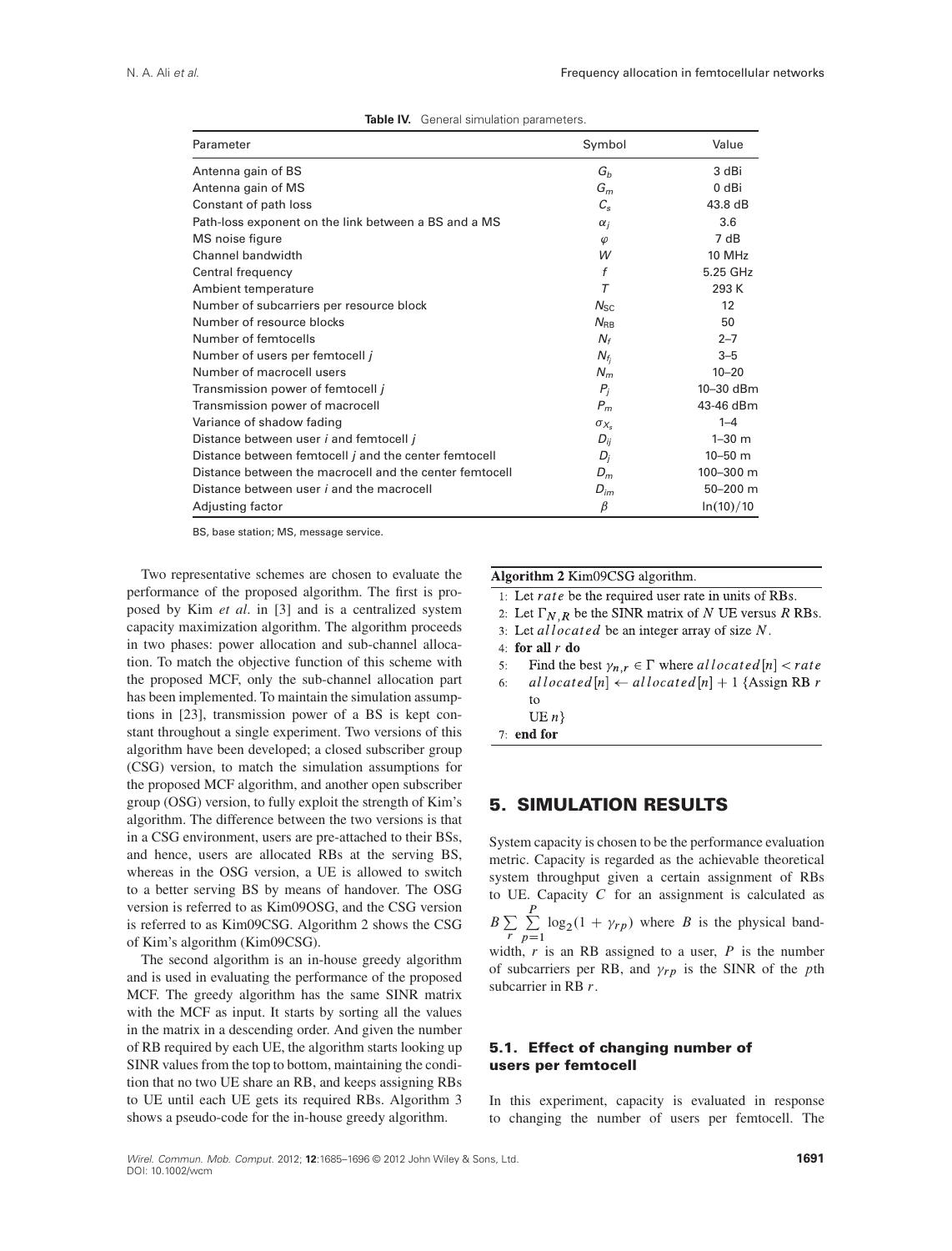### **Algorithm 3** In-house greedy algorithm

| $\ldots$                                                         |
|------------------------------------------------------------------|
| 1. Let <i>rate</i> be the required user rate in units of RBs.    |
| 2. Let $\Gamma_{N,R}$ be the SINR matrix of N UE versus R RBs.   |
| 3. Let <i>allocated</i> be an integer array of size N.           |
| 4: Let <i>booked</i> be a boolean array of size R.               |
| 5: sort( $\Gamma$ ) {Sort the SINR matrix in descending order}   |
| 6: for all $n$ do                                                |
| 7: allocated $[n] \leftarrow 0$                                  |
| 8: end for                                                       |
| 9 for all $r$ do                                                 |
| $booked[r] \leftarrow false$<br>10:                              |
| $11:$ end for                                                    |
| 12: for all $\gamma_{n,r}$ in $\Gamma$ do                        |
| <b>if</b> allocated $[n] <$ rate and booked $[r] = false$<br>13: |
| then                                                             |
| allocated $[n] \leftarrow$ allocated $[n] + 1$ {Assign RB<br>14: |
| r                                                                |
| to UE $n$ }                                                      |
| <i>booked</i> $[r] \leftarrow true$ {Mark RB r as used}<br>15:   |
| end if<br>16:                                                    |
| $17:$ end for                                                    |
|                                                                  |

experiment has been repeated 20 times for each value from the set [1, 2, 3, 4, 5]. For each experiment run with a certain seed, all capacities attained from all schemes are normalized relative to 100, i.e., the capacity value of the algorithm that scores best is set to 100, and capacities from other algorithms are set to a percentage of the best capacity, as in equation (3). Then, for each value of  $N_{f_i}$ , all normalized capacities are averaged as in equation  $(4)$ 

Normalized capacity at seed s

$$
= \frac{\text{Capacity at seed } s}{\text{Best capacity at seed } s} * 100
$$
 (3)

Normalized capacity at a certain value  $N_f$ .

$$
= \frac{\sum_{s} \text{Normalized capacity at seed } s}{20} \tag{4}
$$

Figure 7 shows the simulation results of the experiment. The proposed optimal algorithm, MCF, outperforms all other schemes as expected. The in-house greedy approach scores near-optimal capacity, 0.5% to 1.0% less performance than optimal. Kim09OSG and Kim09CSG scored alternating results at 3.5% to 6.0% less performance than optimal. The near-optimal performance of the in-house greedy approach can be attributed to the data distribution of SINR values. A UE will experience slightly varying SINR values per each RB. Hence, choosing greedily to assign a certain RB to a UE will not incur a significantly large cost in terms of blocking another UE to use the same RB if it results in a total higher capacity.

**Effect of changing number of femtocell users on** normalized capacity.



**Figure 7.** Average normalized capacity versus changing number of users per femtocell. UE, user equipment; FBS, femtocell base station.

### **5.2. Effect of changing the total number of serving femtocell access points)**

In this experiment, capacity is evaluated against changing the total number of serving femtocells, while keeping the number of users constant. The total number of femtocell users is split equally among the number of femtocells. The experiment has been repeated 20 times per each value from the set [1, 2, 3, 4]. Capacities of all algorithms are calculated and normalized per each seed value.

The results of the experiment are shown in Figure 8. MCF still outperforms the other schemes. The in-house greedy approach comes next at 99% to 99.5% optimal performance, whereas Kim09OSG and Kim09CSG scored alternating results at 95% to 97.5% optimal performance.

#### **5.3. Effect of user mobility**

In this experiment, capacity is calculated to assess the effect of user mobility on the performance of the algorithms under investigation. A simple random waypoint mobility model was applied. Across the interval of 50 iterations, each UE may randomly move to another position. The new position can be 1 m away in the horizontal direction, and/or 1 m away in the vertical direction from the old position. The number of FUE simulated in this experiment is 16, and the number of MUE is 9, for a total of 25 UE. This results in two RBs per user.

The layout generation is performed once at the beginning of this experiment. The positions of all UE are updated at each iteration by applying random waypoint mobility model. The SINR matrix is calculated at each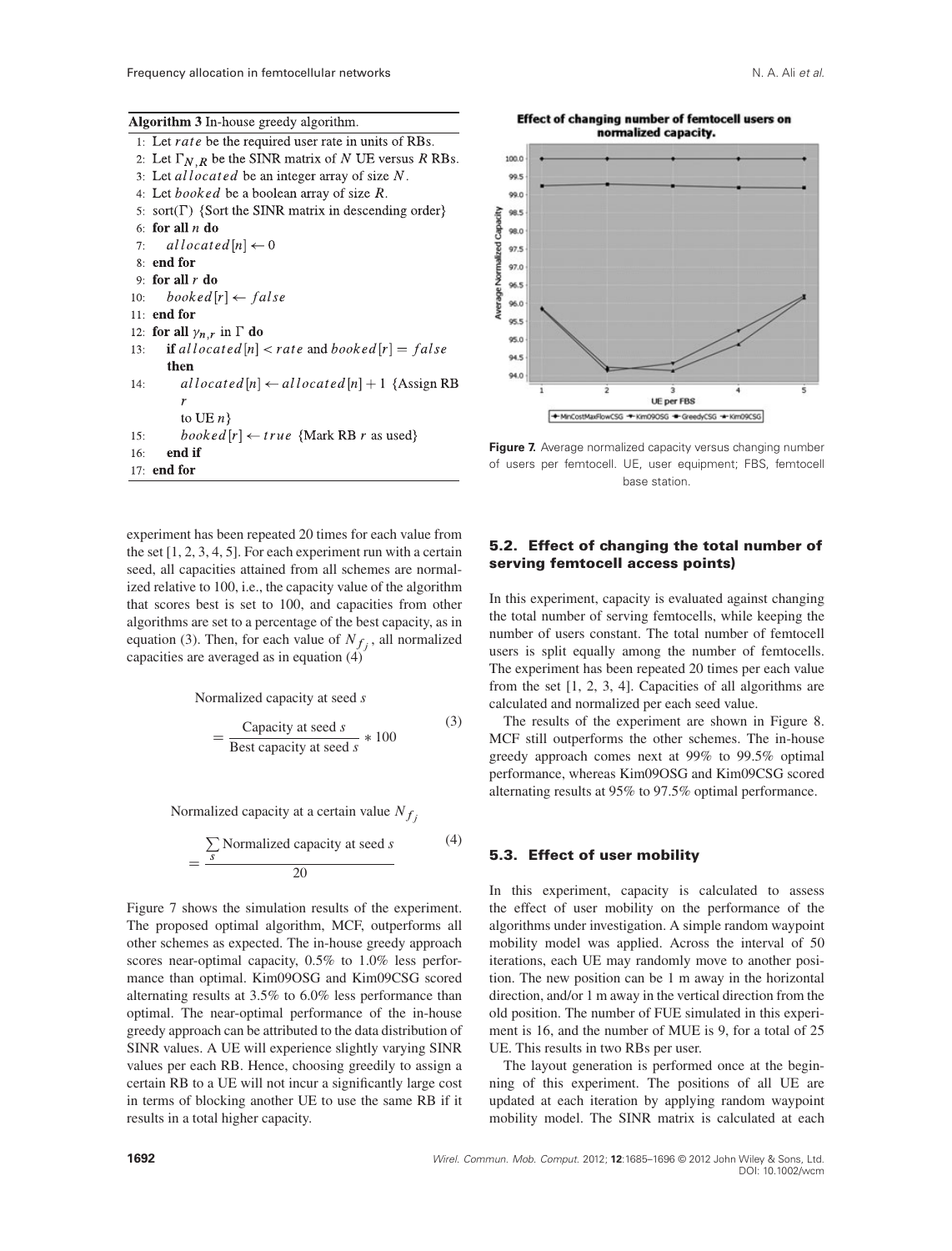

**Effect of changing number of femtocells on** 

**Figure 8.** Average normalized capacity versus changing number of femtocells.



**Figure 9.** Effect of applying random waypoint mobility model on the normalized capacity.

iteration before the algorithms run again for this iteration. The results of the experiment are shown in Figure 9. The proposed benchmark MCF stays at the top, whereas the in-house greedy approach is just below it at 98.5% to 99.7% optimal performance. Kim09OSG and Kim09CSG fluctuate around 95.5% to 98% optimal performance.

### **5.4. Elapsed time**

To further elaborate on the practicality of the proposed solution and the other schemes, we repeated the experiment in Section 5.1 to study the elapsed time. The elapsed time is the total simulation time for each experiment recorded in milliseconds and averaged per user value  $N_f$ , as shown in Figure 10. Section 6 provides complexity analysis as a means of supporting the elapsed time results.

**Effect of changing number of femtocell users on** elapsed time.



**Figure 10.** Average elapsed time. UE, user equipment; FBS, femtocell base station.

Clearly, the optimal MCF takes more time undergoing calculations to achieve optimality. The in-house greedy scheme comes in the second place with much lower complexity and time, whereas the two versions of Kim's algorithm score the best performance because of their relatively low complex nature.

In the aforementioned experiments, a greedy scheme performed significantly well when compared with the optimal scheme, whereas the other two approaches, Kim09OSG and Kim09CSG, did not achieve a similar performance. The main drawback in Kim's approach proposed in [3] is that it deals with one RB at a time, trying to maximize the benefit (capacity) from using this RB. The problem is that a UE can be sufficiently served from earlier RBs, thus alienating better capacity RBs that might come later and wasting good RBs on other UE. This flaw in Kim's approach did not let it benefit fully from being a greedy-based scheme.

# **6. REMARKS ON SOLUTION COMPLEXITY**

The proposed algorithm runs in iterations. It finds the shortest path in every iteration, assigning an RB to a user, possibly reassigning another RB if needed. To calculate the runtime complexity, define  $N$  as the total number of UE, including FUE and MUE, and let  $R$  be the total number of RBs available; hence, the outer loop complexity is  $O(R)$ . The call to Bellmanford shortest path depicted in Algorithm 1 has a worst-case complexity of  $O(V \cdot E)$ where  $V$  is the size of *vertices* list and  $E$  is the size of edges list. Because the generated graph is fully connected then  $V = R + N + 2$  and  $E = R \cdot N + R + N$ . Essentially, this comes from  $R$  RBs; each one is connected to  $N$  UE.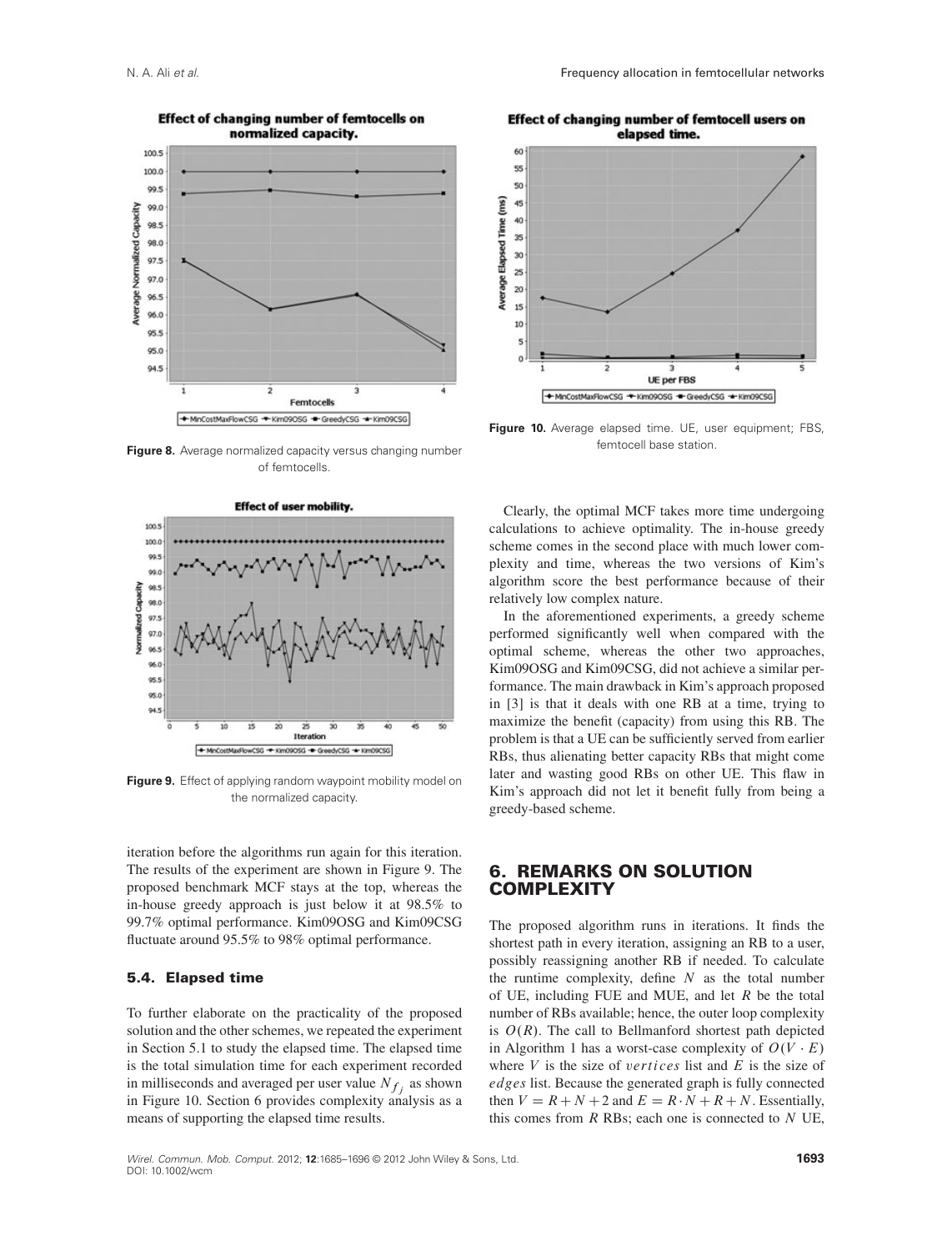**Table V.** Complexity analysis of the algorithms in simulation.

| Algorithm       | Complexity                           | Average runtime<br>(ms) |
|-----------------|--------------------------------------|-------------------------|
| <b>MCF</b>      | $O(R^3\cdot N + R^2\cdot N^2)$       | 10s of ms               |
| In-house greedy | $O(N \cdot R \cdot \log(N \cdot R))$ | 1 <sub>ms</sub>         |
| Kim09CSG        | $O(R \cdot N)$                       | $< 1$ ms                |

in addition to  $N$  links to the artificial source and  $R$ links to the artificial sink. Note that the dominant term is  $R \cdot N$ . Hence, the total complexity of an MCF based on Bellmanford shortest path is  $O(R \cdot (R + N) \cdot (R \cdot N))$  =  $O(R^2 \cdot N(R + N)).$ 

Algorithm 2 encompasses  $R$  loops on all RBs; each has a maximum of  $N$  UE to check. This brings the algorithm to a complexity of  $O(N \cdot R)$ . Similarly, the OSG version of this algorithm, referred to as Kim09OSG, is  $O(N \cdot R \cdot B)$ , where  $B$  is the number of BSs.

The greedy algorithm 3 starts by sorting out the SINR matrix, typically with complexity  $O(N \cdot R) \log(N \cdot R)$ . The loop in lines 11–17 is of  $O(N \cdot R)$ . Because sorting is the dominating factor, the algorithm complexity is of  $O(N \cdot R) \log(N \cdot R)$ . Table V summaries the complexity analysis of the three algorithms.

The achieved results may not justify the MCF complexity, despite the fact that it is optimal and the running time is reasonable. We would like to note that the achieved results are affected by the value of the SINR of the RB generated on the basis of the analysis presented in [23], because the allocated RB per user in our simulation have comparable SINR values. However, lab simulations of MCF have proven that in cases where SINR values differ greatly per UE (the SINR is cusomly generated not following [23]), the performance gain was as high as 50%, according to the discrepancy in SINR levels.

# **7. CONCLUSIONS**

We proposed a resource allocation algorithm for OFDMA femtocells, which mitigates interference at the two network tier levels: the femto–femto tier and the femto–macro tier. The proposed algorithm is modeled as a transportation problem to optimally allocate frequency subcarriers with the objective of maximizing the system capacity. The proposed algorithm can serve as an optimized benchmark for allocating frequency RBs in OFDMA femtocell network or as a benchmark to evaluate heuristic or sub-optimal frequency assignment schemes proposed in literature.

# **ACKNOWLEDGEMENT**

This work was made possible by a National Priorities Research Program (NPRP) grant from the Qatar National Research Fund (Member of Qatar Foundation).

### **REFERENCES**

- 1. Zhang J, De La Roche G, La De Roche G. *Femtocells: Technologies and Deployment*. John Wiley and Sons, Ltd.: Chichester, UK, 2010.
- 2. Cullen J. *Radioframe presentation*. Femtocells Europe: London, UK, June 2008.
- 3. Kim JY, Cho D-H. A joint power and subchannel allocation scheme maximizing system capacity in dense femtocell downlink systems, In *2009 IEEE 20th International Symposium on Personal, Indoor and Mobile Radio Communications*, Tokyo, Japan, September 2009; 1381–1385.
- 4. Knisely D, Yoshizawa T, Favichia F. Standardization of femtocells in 3GPP. *IEEE Communications Magazine* September 2009; **47**(9): 68–75.
- 5. Yun J-H, Shin KG. Adaptive interference management of OFDMA femtocells for co-channel deployment. *IEEE Journal on Selected Areas in Communications* June 2011; **29**(6): 1225–1241.
- 6. Cheng S-M, Lien S-Y, Chu F-S, Chen K-C. On exploiting cognitive radio to mitigate interference in macro/femto heterogeneous networks. *IEEE Wireless Communications* June 2011; **18**(3): 40–47.
- 7. Lopez-Perez D, Guvenc I, de la Roche G, Kountouris M, Quek TQS, Zhang J. Enhanced intercell interference coordination challenges in heterogeneous networks. *IEEE Wireless Communications* June 2011; **18**(3): 22–30.
- 8. Sundaresan K, Rangarajan S. Efficient resource management in OFDMA femto cells. In *Proceedings of the Tenth ACM International Symposium on Mobile Ad Hoc Networking and Computing*, MobiHoc '09. ACM: New York, NY, USA, 2009; 33–42.
- 9. Lopez-Perez D, Valcarce A, de La Roche G. OFDMA femtocells: a roadmap on interference avoidance. *IEEE Communications Magazine* September 2009; **47**(9): 41–48.
- 10. Bai Y, Zhou J, Chen L. Hybrid spectrum usage for overlaying LTE macrocell and femtocell. *GLOBE-COM 2009—2009 IEEE Global Telecommunications Conference* 30 November - 04 December 2009; 1–6.
- 11. Bai Y, Zhou J, Chen L. Hybrid spectrum sharing for coexistence of macrocell and femtocell, In *IEEE International Conference on Communications Technology and Applications, 2009. ICCTA '09*, Beijing, China, October 2009; 162–166.
- 12. Akbudak T, Czylwik A. Distributed power control and scheduling for decentralized OFDMA networks, In *2010 International ITG Workshop on Smart Antennas (WSA)*, Bremen, Germany, February 2010; 59–65.
- 13. Aki H, Cenk Erturk M, Arslan H. Dynamic channel allocation schemes for overlay cellular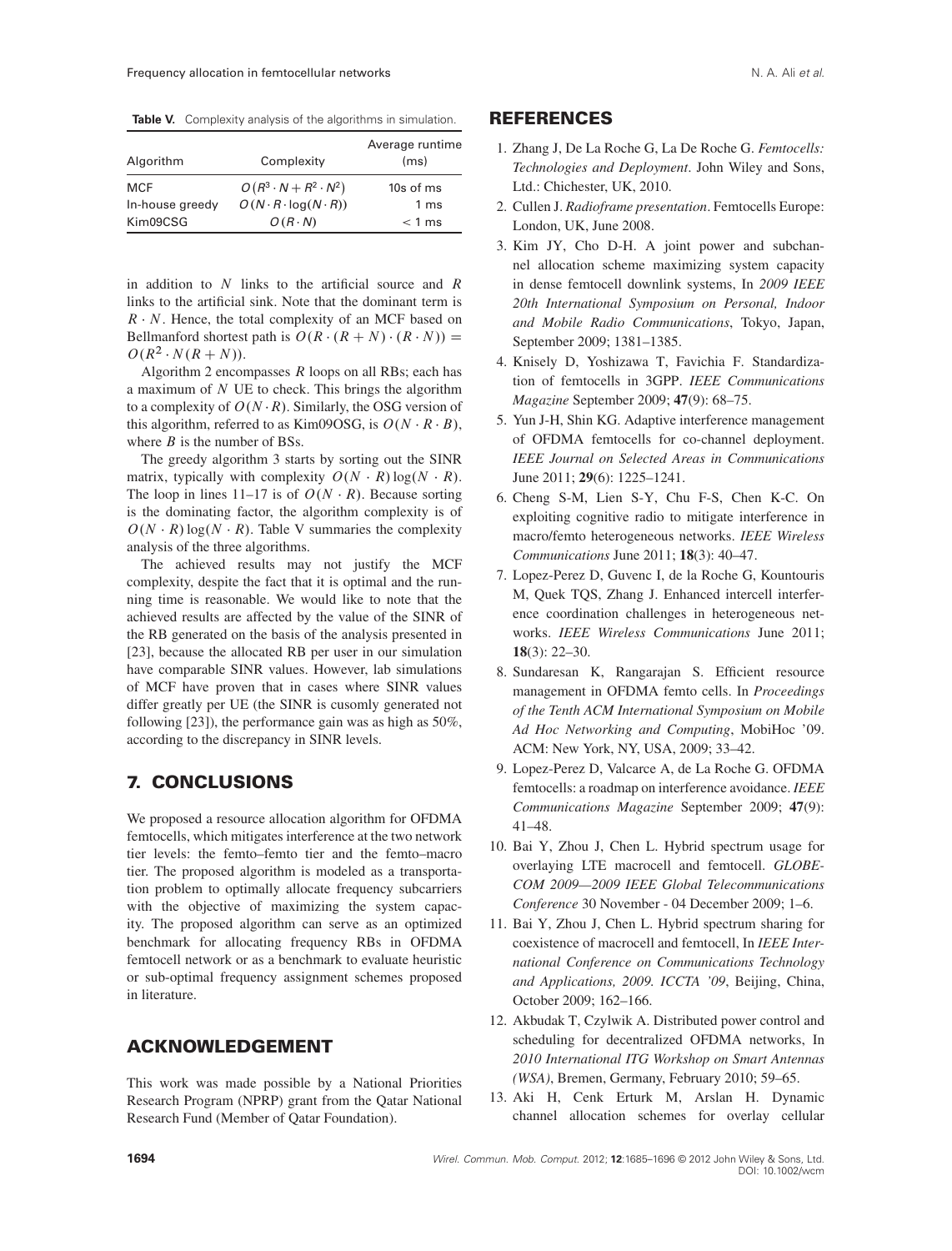architectures. In *Proceedings of the 9th Conference on Wireless Telecommunications Symposium*, WTS'10. IEEE Press: Piscataway, NJ, USA, 2010; 67–71.

- 14. Bharucha Z, Saul A, Auer G, Haas H. Dynamic resource partitioning for downlink femto-to-macrocell interference avoidance. *EURASIP Journal on Wireless Communications and Networking* January 2010; **2010**: 2:1–2:12.
- 15. El Mouna Zhioua G, Godlewski P, Hamouda S, Tabbane S. Quietest channel selection for femtocells in OFDMA networks. In *Proceedings of the 8th ACM International Workshop on Mobility Management and Wireless Access*, MobiWac '10. ACM: New York, NY, USA, 2010; 125–128.
- 16. Claussen H, Ho LTW, Samuel LG. Self-optimization of coverage for femtocell deployments, In *Wireless Telecommunications Symposium, 2008. WTS 2008*, April 2008; 278–285.
- 17. Guvenc I, Jeong M-R, Watanabe F, Inamura H. A hybrid frequency assignment for femtocells and coverage area analysis for co-channel operation. *IEEE Communications Letters* December 2008; **12**(12): 880–882.
- 18. Arulselvan N, Ramachandran V, Kalyanasundaram S, Han G. Distributed power control mechanisms for HSDPA femtocells, In *VTC Spring 2009—IEEE 69th Vehicular Technology Conference*, Barcelona, Spain, April 2009; 1–5.
- 19. Hong EJ, Yun SY, Cho D-H. Decentralized power control scheme in femtocell networks: a game theoretic approach, In *2009 IEEE 20th International Symposium on Personal, Indoor and Mobile Radio Communications*, Tokyo, Japan, September 2009; 415–419.
- 20. Chen C-W, Wang C-Y, Chao S-L, Wei H-Y. Dance: a game-theoretical femtocell channel exchange mechanism. *ACM SIGMOBILE Mobile Computing and Communications Review* July 2010; **14**: 13–15.
- 21. Chandrasekhar V, Andrews JG, Muharemovic T, Shen Z, Gatherer A. Power control in two-tier femtocell networks. *IEEE Transactions on Wireless Communications* August 2009; **8**(8): 4316–4328.
- 22. Sahin ME, Guvenc I, Jeong M-R, Arslan H. Handling CCI and ICI in OFDMA femtocell networks through frequency scheduling. *IEEE Transactions on Consumer Electronics* November 2009; **55**(4): 1936–1944.
- 23. Sung KW, Haas H, McLaughlin S. A semi-analytical PDF of downlink SINR for femtocell networks. *EURASIP Journal on Wireless Communications and Networking* 2010; **2010**: 1–10.
- 24. Ahuja RK, Magnanti TL, Orlin JB. *Network Flows: Theory, Algorithms, and Applications*. Prentice Hall: Englewood Cliffs, NJ, 1993.

# **AUTHORS' BIOGRAPHIES**



**Najah Abu Ali** is currently an associate professor at the college of Information Technology in the United Arab Emirates University. She obtained her PhD degree in Computer Networks from Electrical Engineering Department at Queen's University, Kingston, Canada. Her research interests com-

prise analytical and measurement-based network performance evaluation and radio resource management of wireless broadband and sensor networks. She published her work in several reputable journals and conferences and delivered several refereed tutorials at reputable conference.



**Mahmoud Ouda** had his BSc in Computer Science from Cairo University and MSc from the School of Computing at Queen's University. His master thesis titled 'Interferenceoptimal frequency allocation in femtocellular networks' discussed the applicability to use optimized graph

theoretic algorithms in wireless frequency allocation. He worked for IBM Cairo Technology Development Center and is currently holding a software engineering role at Google Inc. His main interests are web security and game programming.



**Hossam Hassanein** is leading research in the areas of wireless and mobile networks architecture, protocols, and services. His record spans more than 500 publications in journals, conferences, and book chapters, in addition to numerous keynotes and plenary talks in flagship venues. He has received sev-

eral recognition and best papers awards at top international conferences. He is also the founder and director of the Telecommunications Research Lab at Queen's University School of Computing, with extensive international academic and industrial collaborations. He is a senior member of the IEEE and is a former chair of the IEEE Communication Society Technical Committee on Ad hoc and Sensor Networks. He is an IEEE Communications Society distinguished speaker (distinguished lecturer 2008-2010).



**Osama Kubbar** received his MSc and PhD degrees from Queen's University, Canada in 1994 and 1998, respectively. He has extensive experience in architecture, design, and performance analysis of telecommunications networks and protocols for wireless and wireline, and currently, he is a system principal

architect at QU Wireless Innovation Centre (QUWIC).